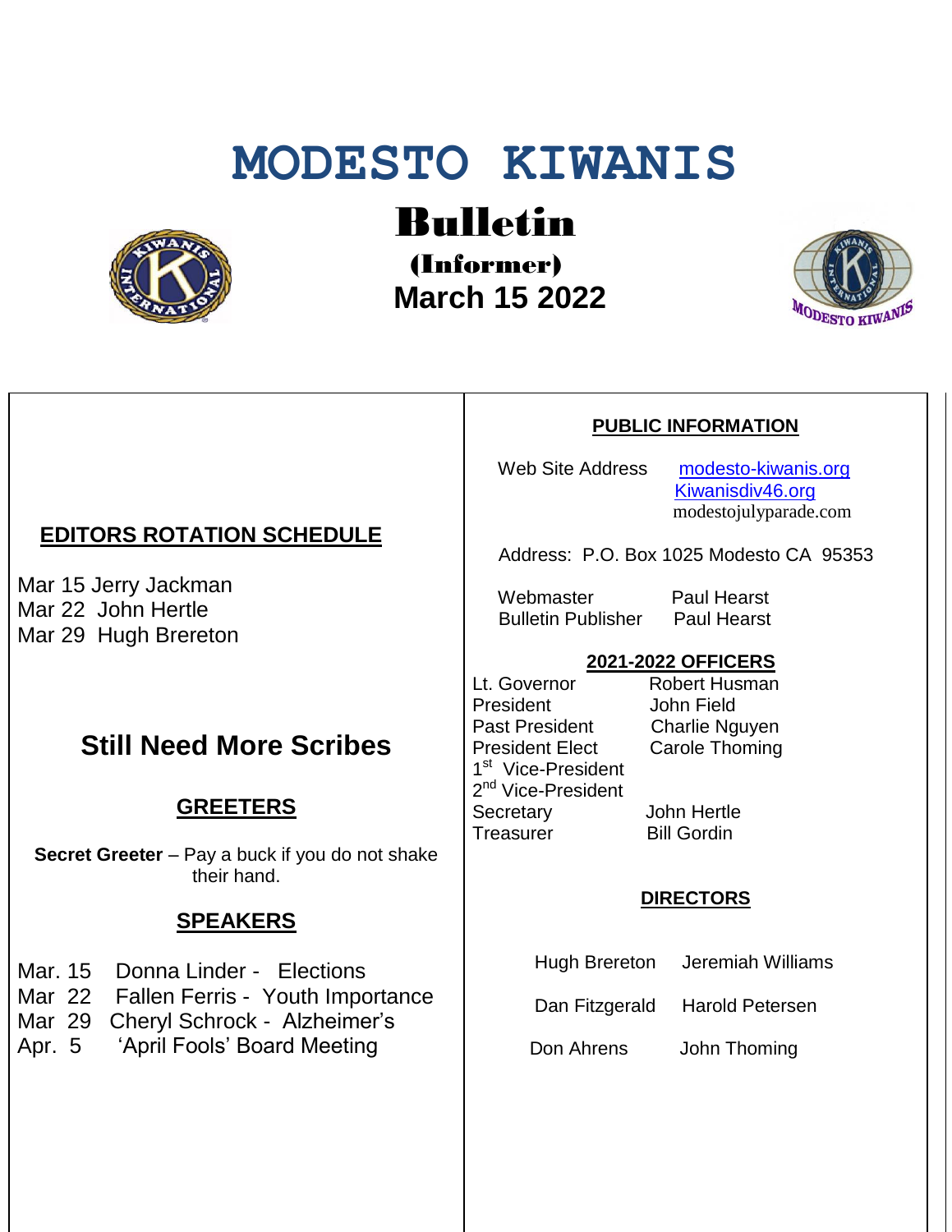Pledge of Allegiance was led by **Jerry Jackman**, followed by a pleasantly acceptable singing of God Bless America led by **Don Ahrens**. Club President **John Field** gave the invocation.

This was a short meeting focused on preparation for this weekend's Crab Cioppino fund raiser. **Craig Haupt** discussed the many details. After consulting club members he decided to increase the crab order to 350 pounds. He read off the schedule of volunteer commitments**. Craig** phoned Cecil Russell to insure the Graffiti Museum would be open on time for our work on Friday and Saturday. Nearly 400 tickets have been distributed for sale.

#### Happy and Sad "bucks":

**John Hertle** was saddened to spend \$168 for gas while his Teala was in the garage. I missed the reason for this untimely need to rely on an old fashioned gas burner.

**Don Ahrens** is happy to be able to attend "the Jersey Boys" with his lady friend and his daughter, Ashleigh. The first time they went to Gallo Center to see the show it was canceled at the last minute due to a cast member contracting covid 19.

**Ron Freitas** is happy the Crab feed is finally happening.

**Jerry Jackman** was sad to have spent over \$250 for gas on a trip to see his 88 year old second cousin in Pasadena. Their electric car was left at home because they needed to sleep in their campervan for 4 nights.

**Craig Haupt** said he is "borderline sad" due to "stress on top of stress" and will be relieved when the weekend Crab feed ordeal is over.

**John Field** is happy that his wife, Chris, is recovering and should soon be able to again play pickle ball with him.

The ticket selected in the drawing was held by Chris Field. She grabbed for a marble but failed to pull out the winner. There are 7 balls left in the container, improving the odds of picking the winner.

Today's speaker was Donna Linder, the county clerk-recorder. She went to Beyer High School and became the office head in January 2019 just a month before the CA Secretary of State declared the county election equipment to be invalid for further use. She gave many details of the ways in which the office ensures the integrity of our elections. She explained the ways they create a transparency of the process. Ironically despite the technical sophistication of the operations of the clerk recorders office Donna was unable to figure out why the